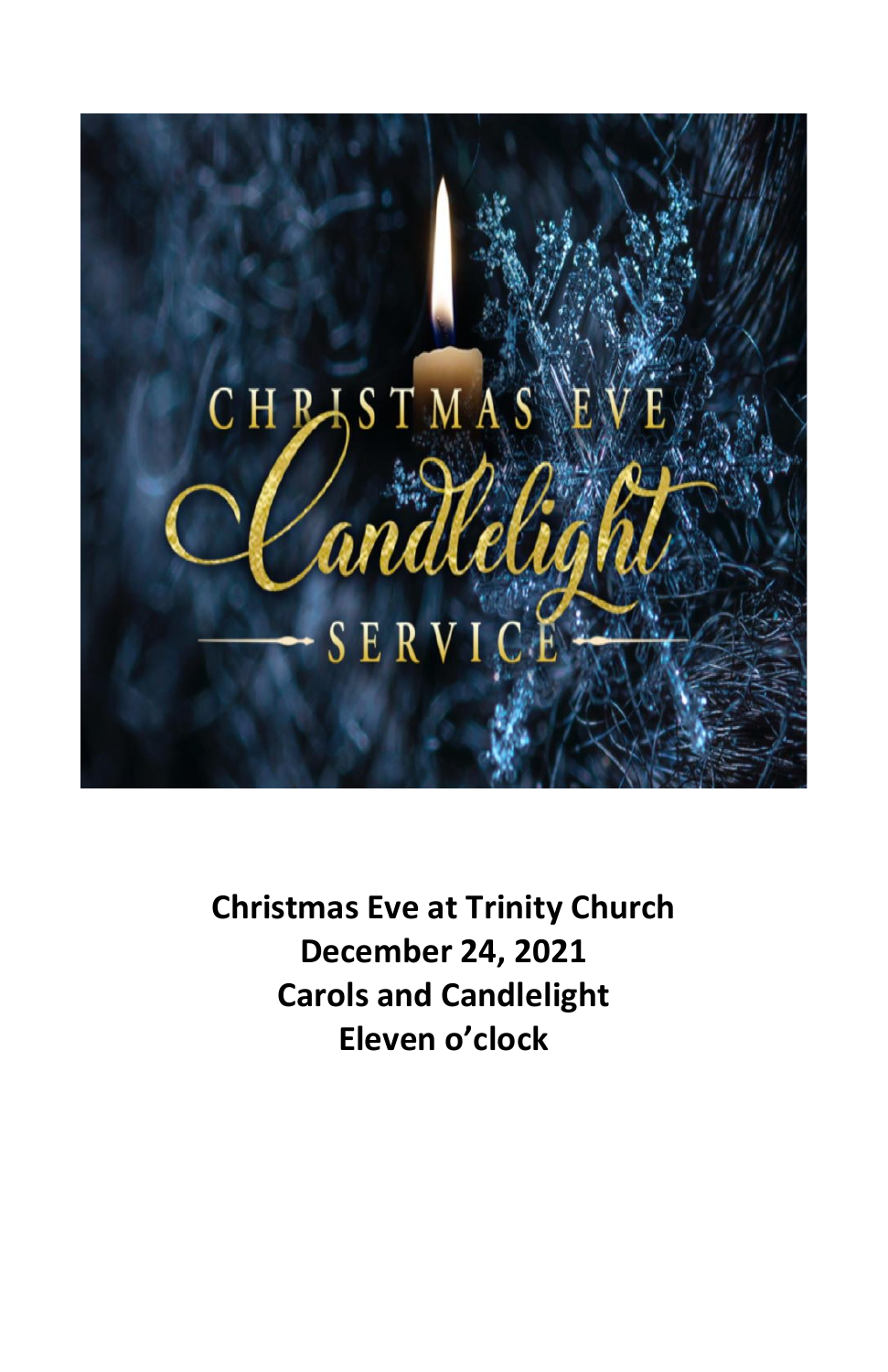#### *Welcome to Christmas Eve at Trinity. . .*

*It is a joy to welcome you to this festive service on Christmas Eve.* 

*When I was a boy, on Christmas Eve mom would have made matching outfits for her three sons and her husband. One year we were dressed in plaid pants, white shirts, and red sweaters. We were to light the Christ Candle during the service. The children's choir would sing and we would be wearing our special robes and then sit with our families for the rest of the service. It was an exciting service and then it was home to bed. One year on Christmas morning we were up at 3 a.m., then at 4 a.m. and finally at 4:30 a.m. we were allowed to go downstairs to see the tree and gifts for Christmas. We all took a nap later that day!* 

*Excitement! There is nothing like the glow of a child at Christmas. The expectation, the hope, and wondering what they will find under the tree this year for Christmas.*

*This year it seems to me that the "excitement" is very muted. There has been so much sadness in our community and in the nation. We so desire peace. Peace is not the absence of troubles; peace is the presence of Christ. As we worship this evening may you experience the presence of Christ always with us.*

*Christmas Offering – as you leave the sanctuary this evening if you wish to give a gift to the Christ child and for the ministry of God's people in this place, you may place it in the offering plate that is held by one of the deacons. If you are a guest or friend, please know that this is our gift to you and we rejoice that you are with us on this Christmas Eve.*

> *Second Day of Christmas – December 26 Worship and Christmas Carols at 9 a.m.*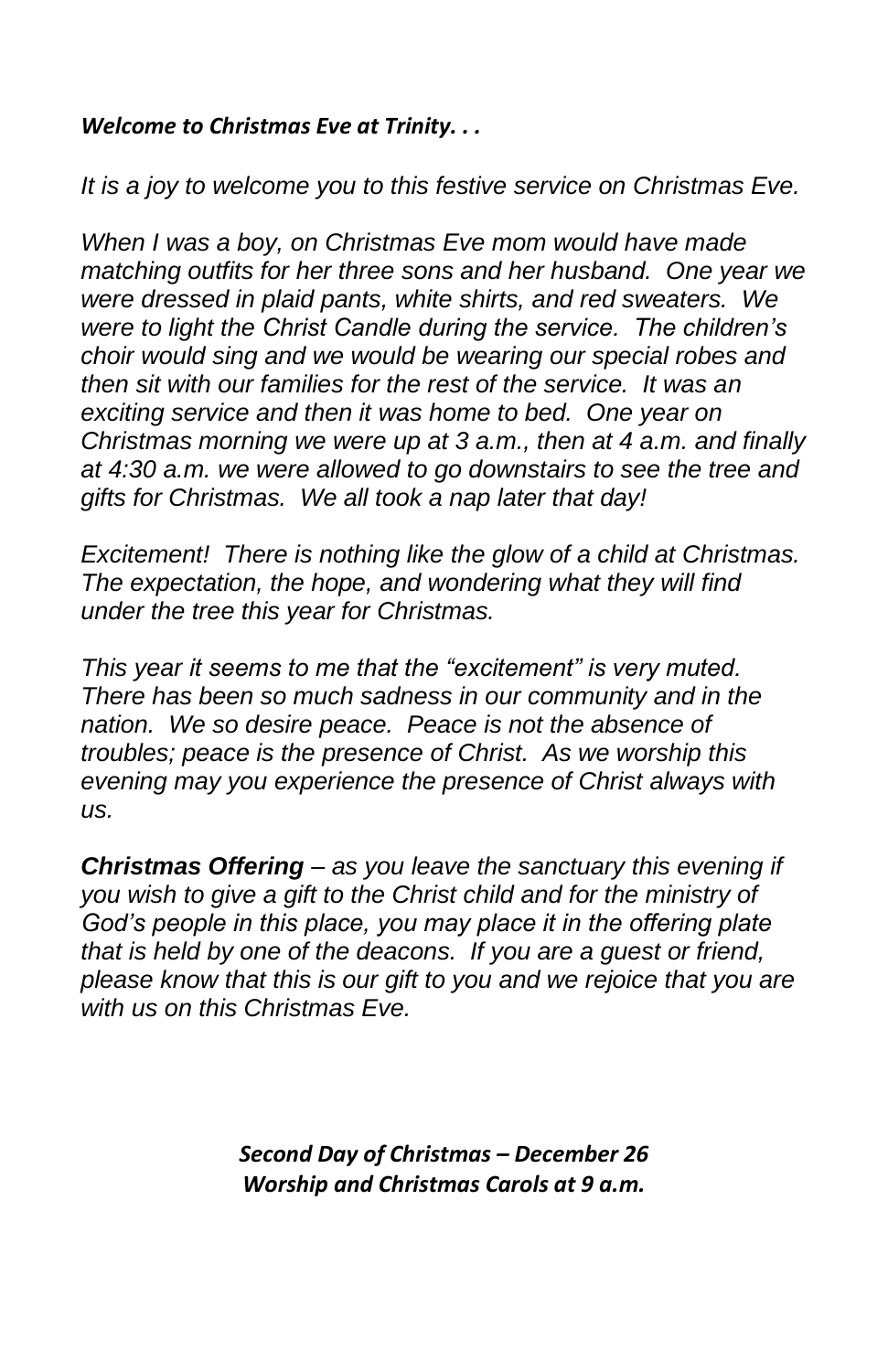Music of Anticipation

\*The Bidding Prayer

\*The Lord's Prayer

**Our Father, who art in heaven, hallowed be thy name. Thy kingdom come, Thy will be done, on earth as it is in heaven. Give us this day, our daily bread. Forgive us our debts, as we forgive our debtors. And lead us not into temptation, but deliver us from evil. For thine is the kingdom, and the power, and the glory forever and ever. Amen.**

\*Blessing

The Lighting of the Advent Wreath and Christ Candle

The Advent wreath is a circle with no beginning and no end. It is a symbol of God's unending love and faithfulness.

**Jesus Christ is the brightest revelation of God's love. He is the image of the invisible God, the firstborn over all creation.** 

Christ Jesus, who being in very nature God,

did not consider equality with God something to be grasped,

**but made himself nothing, taking the very nature of a servant, being made in human likeness.**

The Word became flesh and made his dwelling among us. We have seen his glory,

**the glory of the One and Only, who came from the Father, full of grace and truth.** 

—based on John 1:14; Philippians 2:5-7; Colossians 1:15, NIV

Ministry of Music **Ministry of Music** Ministry Bells

*O Night Divine* – arr. Eithun

From the Prophets **Isaiah 9:2, 6-7** 

**<sup>2</sup>** The people who walked in darkness have seen a great light; those who dwelt in a land of deep darkness,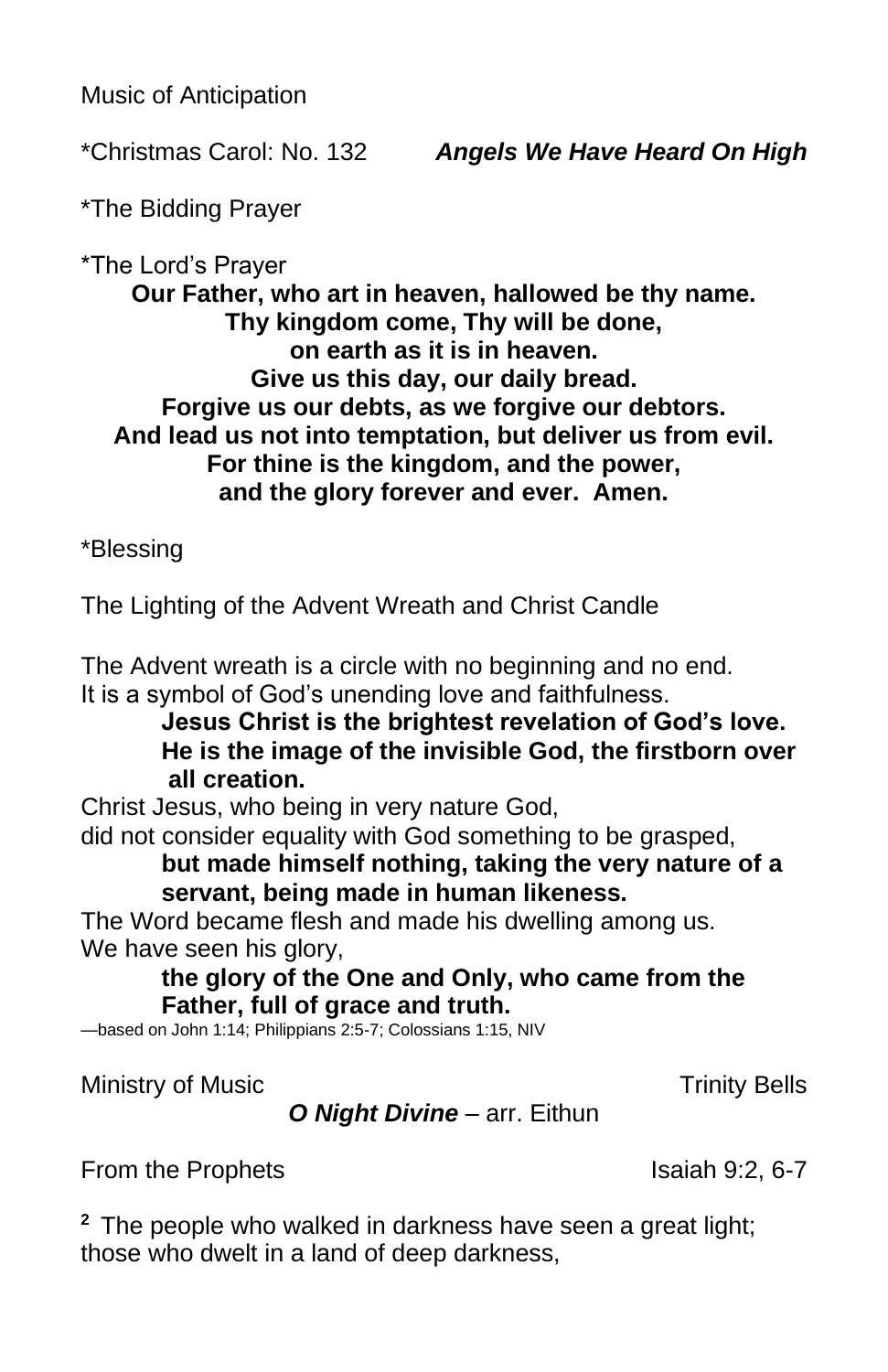on them has light shone. **<sup>6</sup>** For to us a child is born, to us a son is given; and the government shall be upon his shoulder, and his name shall be called Wonderful Counselor, Mighty God, Everlasting Father, Prince of Peace. <sup>7</sup> Of the increase of his government and of peace there will be no end, on the throne of David and over his kingdom, to establish it and to uphold it with justice and with righteousness from this time forth and forevermore. The zeal of the LORD of hosts will do this.<sup>1</sup> Psalm 96 **Responsively** Oh sing to the LORD a new song; sing to the LORD, all the earth! **<sup>2</sup> Sing to the LORD, bless his name; tell of his salvation from day to day. <sup>3</sup>** Declare his glory among the nations, his marvelous works among all the peoples! **<sup>4</sup> For great is the LORD, and greatly to be praised; he is to be feared above all gods. <sup>5</sup>** For all the gods of the peoples are worthless idols, but the LORD made the heavens. **<sup>6</sup> Splendor and majesty are before him; strength and beauty are in his sanctuary. <sup>7</sup>** Ascribe to the LORD, O families of the peoples, ascribe to the LORD glory and strength! **<sup>8</sup> Ascribe to the LORD the glory due his name; bring an offering, and come into his courts! <sup>9</sup>** Worship the LORD in the splendor of holiness; tremble before him, all the earth! **<sup>10</sup> Say among the nations, "The LORD reigns! Yes, the world is established; it shall never be moved; he will judge the peoples with equity." <sup>11</sup>** Let the heavens be glad, and let the earth rejoice; let the sea roar, and all that fills it; **<sup>12</sup> let the field exult, and everything in it!** 

<sup>1</sup> *[Revised Common Lectionary](https://ref.ly/logosres/rcl?ref=YearMonthDay.12-24-2021&off=241&ctx=TAMENT%0aIsaiah+9:2%E2%80%937%0a~+%0aPSALM%0aPsalm+96%0a+%0aN)*. (2009). Bellingham, WA: Faithlife.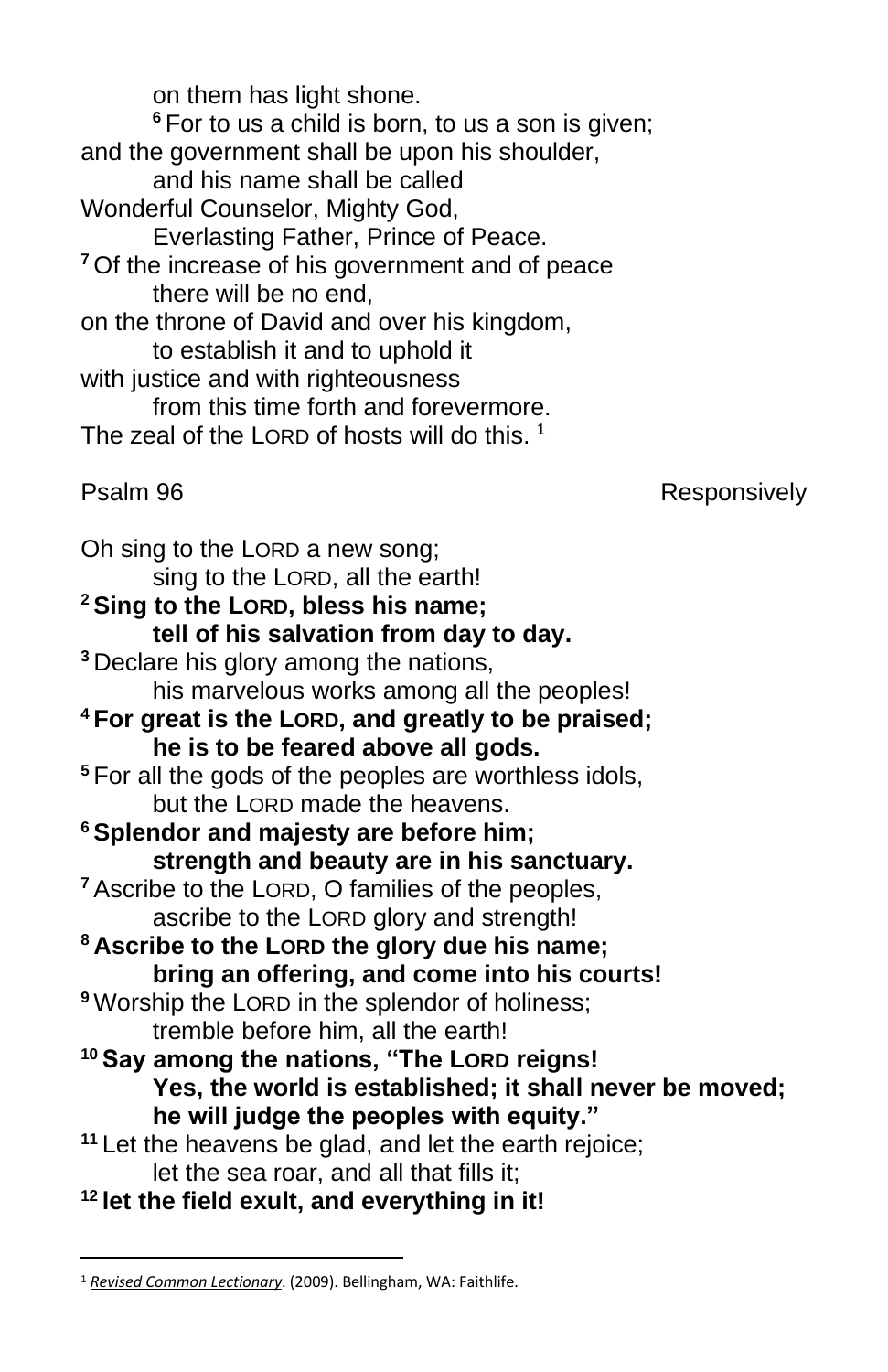#### **Then shall all the trees of the forest sing for joy <sup>13</sup> before the LORD, for he comes, for he comes to judge the earth.**  He will judge the world in righteousness, and the peoples in his faithfulness. <sup>2</sup>

Ministry of Music **Music Trinity Bells** *Repeat the Sounding Joy* – arr. Eithun

Epistle Lesson Titus 2:11-14

**<sup>11</sup>** For the grace of God has appeared, bringing salvation for all people, **<sup>12</sup>** training us to renounce ungodliness and worldly passions, and to live self-controlled, upright, and godly lives in the present age, **<sup>13</sup>** waiting for our blessed hope, the appearing of the glory of our great God and Savior Jesus Christ, **<sup>14</sup>** who gave himself for us to redeem us from all lawlessness and to purify for himself a people for his own possession who are zealous for good works  $3$ 

\*Christmas Carol: No. 145 *O Come, All Ye Faithful*

\*The Christmas Gospel St. Luke 2:1-20

And it came to pass in those days, that there went out a decree from Caesar Augustus, that all the world should be taxed. <sup>2</sup> (And this taxing was first made when Cyrenius was governor of Syria.)<sup>3</sup> And all went to be taxed, every one into his own city. <sup>4</sup> And Joseph also went up from Galilee, out of the city of Nazareth, into Judaea, unto the city of David, which is called Beth-lehem; (because he was of the house and lineage of David:)  $5$ To be taxed with Mary his espoused wife, being great with child. <sup>6</sup> And so it was, that, while they were there, the days were accomplished that she should be delivered. <sup>7</sup> And she brought forth her firstborn son, and wrapped him in swaddling clothes, and laid him in a manger; because there was no room for them in the inn. <sup>8</sup> And there were in the same country shepherds abiding in the field, keeping watch over their flock by night. <sup>9</sup> And, lo, the angel of the Lord came upon them, and the glory of the Lord shone round about them: and they were sore afraid. <sup>10</sup> And the angel said unto them, Fear not: for, behold, I bring

<sup>2</sup> *[Revised Common Lectionary](https://ref.ly/logosres/rcl?ref=YearMonthDay.12-24-2021&off=258&ctx=%E2%80%937%0a+%0aPSALM%0aPsalm+96%0a~+%0aNEW+TESTAMENT%0aTitu)*. (2009). Bellingham, WA: Faithlife.

<sup>3</sup> *[Revised Common Lectionary](https://ref.ly/logosres/rcl?ref=YearMonthDay.12-24-2021&off=288&ctx=AMENT%0aTitus+2:11%E2%80%9314%0a~+%0aGOSPEL%0aLuke+2:1%E2%80%9314)*. (2009). Bellingham, WA: Faithlife.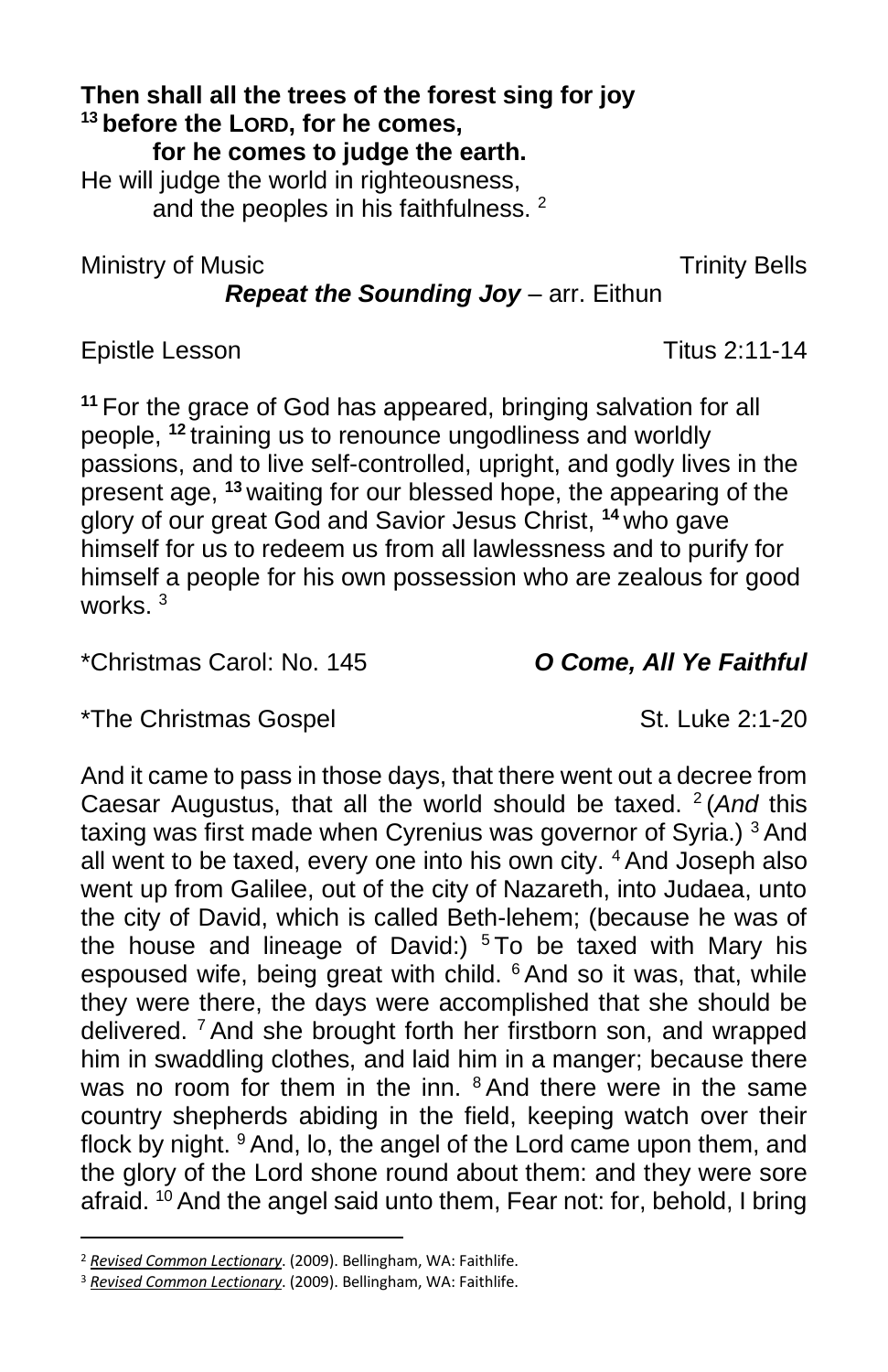you good tidings of great joy, which shall be to all people. <sup>11</sup> For unto you is born this day in the city of David a Saviour, which is Christ the Lord. <sup>12</sup> And this *shall be* a sign unto you; Ye shall find the babe wrapped in swaddling clothes, lying in a manger. <sup>13</sup> And suddenly there was with the angel a multitude of the heavenly host praising God, and saying,

# **<sup>14</sup> Glory to God in the highest, And on earth peace, Good will toward men.**

<sup>15</sup> And it came to pass, as the angels were gone away from them into heaven, the shepherds said one to another, Let us now go even unto Beth-lehem, and see this thing which is come to pass, which the Lord hath made known unto us. <sup>16</sup> And they came with haste, and found Mary, and Joseph, and the babe lying in a manger. <sup>17</sup> And when they had seen *it*, they made known abroad the saying which was told them concerning this child. <sup>18</sup> And all they that heard *it* wondered at those things which were told them by the shepherds. <sup>19</sup> But Mary kept all these things, and pondered *them* in her heart.  $20$  And the shepherds returned, glorifying and praising God for all the things that they had heard and seen, as it was told unto them.<sup>4</sup>

Ministry of Music **Music Trinity Bells** 

# *Angel Tidings* – arr. Dobrinski

Christmas Story The Rev'd Dr. David Alan Williams *All Is Well!*

The Collects of Christmas The Lord be with you. **And also with you.** Let us pray...

Ministry of Music **Trinity Bells** 

*We Three Kings* – arr. Dombrinski

Lighting of the Candles

*We are using electronic candles tonight, please turn your candle on as the sanctuary darkens.*

<sup>4</sup> *[The Holy Bible: King James Version](https://ref.ly/logosres/kjv1900?ref=BibleKJV.Lk2.1&off=2&ctx=2+*%EF%BB%BF~And+it+came+to+pass+in+those+days%2c+t)*. (2009). (Electronic Edition of the 1900 Authorized Version., Lk 2:1–20). Bellingham, WA: Logos Research Systems, Inc.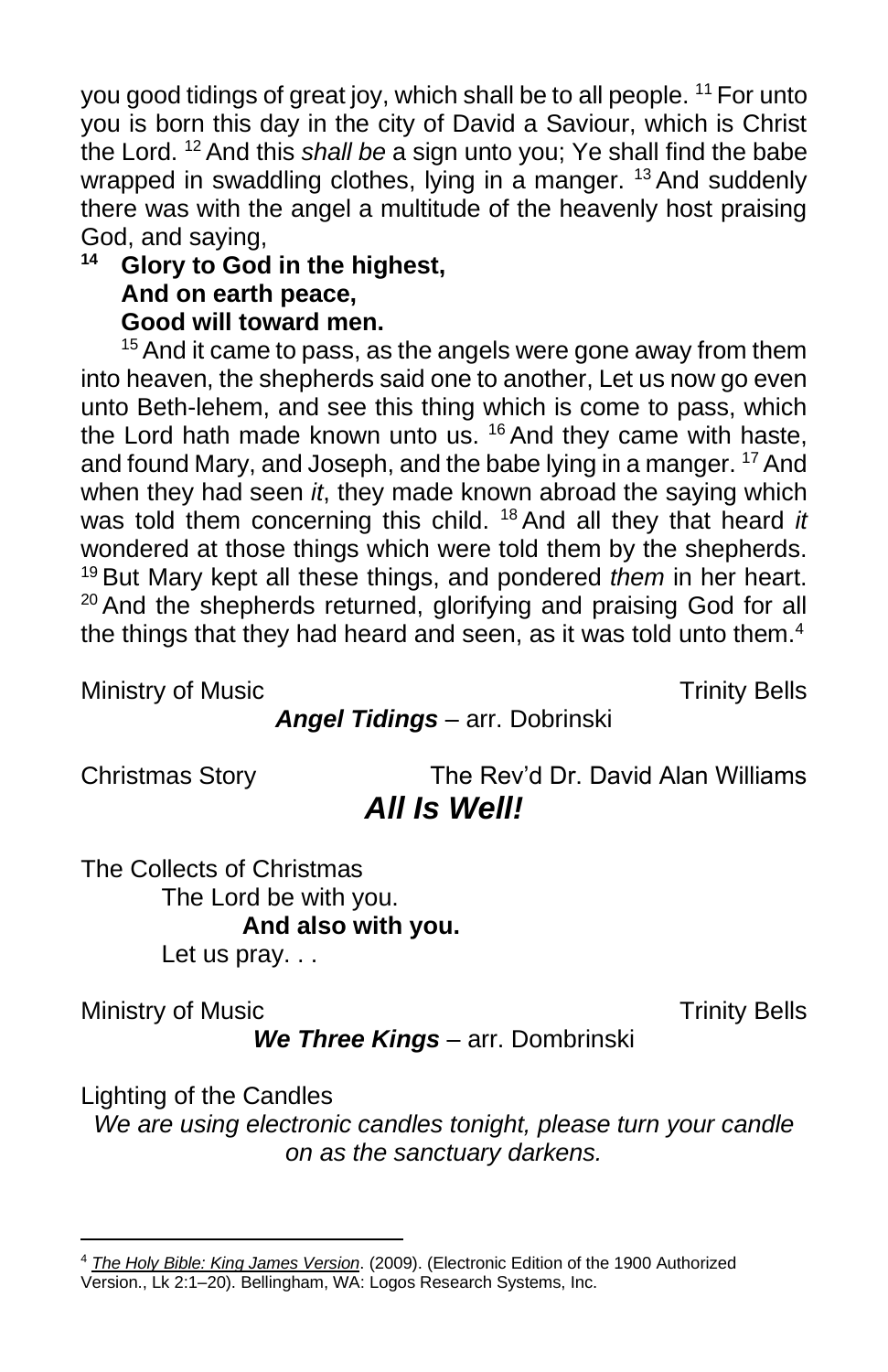Christmas Carol: No. 147 *Silent Night*

*Stille Nacht*

\*Christmas Blessing

\*Christmas Carol: No. 125 *Joy to the World*

\*Going Forth

+ + + + + +

*Gold Paraments* signify virtue and the Glory of God. The pulpit fall has the victorious lamb as picture in Revelation 21, the Bible bookmarker has the resurrection butterfly, and the communion table notes that Jesus is the "King of Kings!" Pastor's Stole has the Christmas Rose on one side that represent Jesus "the Light of the World" and on the other side is the Glastonbury Thorn that blooms on Christmas Day and the Lord's Nativity.



## **Shut Ins:**

Lew & Barb Berkley, Roy Bucher, Helen Diest, Mary Forespring, Janet Gindlesperger, Cynthia Kelly, Lois Krause, Deb Luteri, Lois Saylor.

## **Healing Concerns:**

Sally Altfather, Mark Amyot, Donnie Baxter, Carol Boyer, Jim Coughenour, Pam Crooks, Dana Dawson, Dawn Gindlesperger, Andrea Shaulis Harris, Barry Landis, Larry McCullen, Jennifer

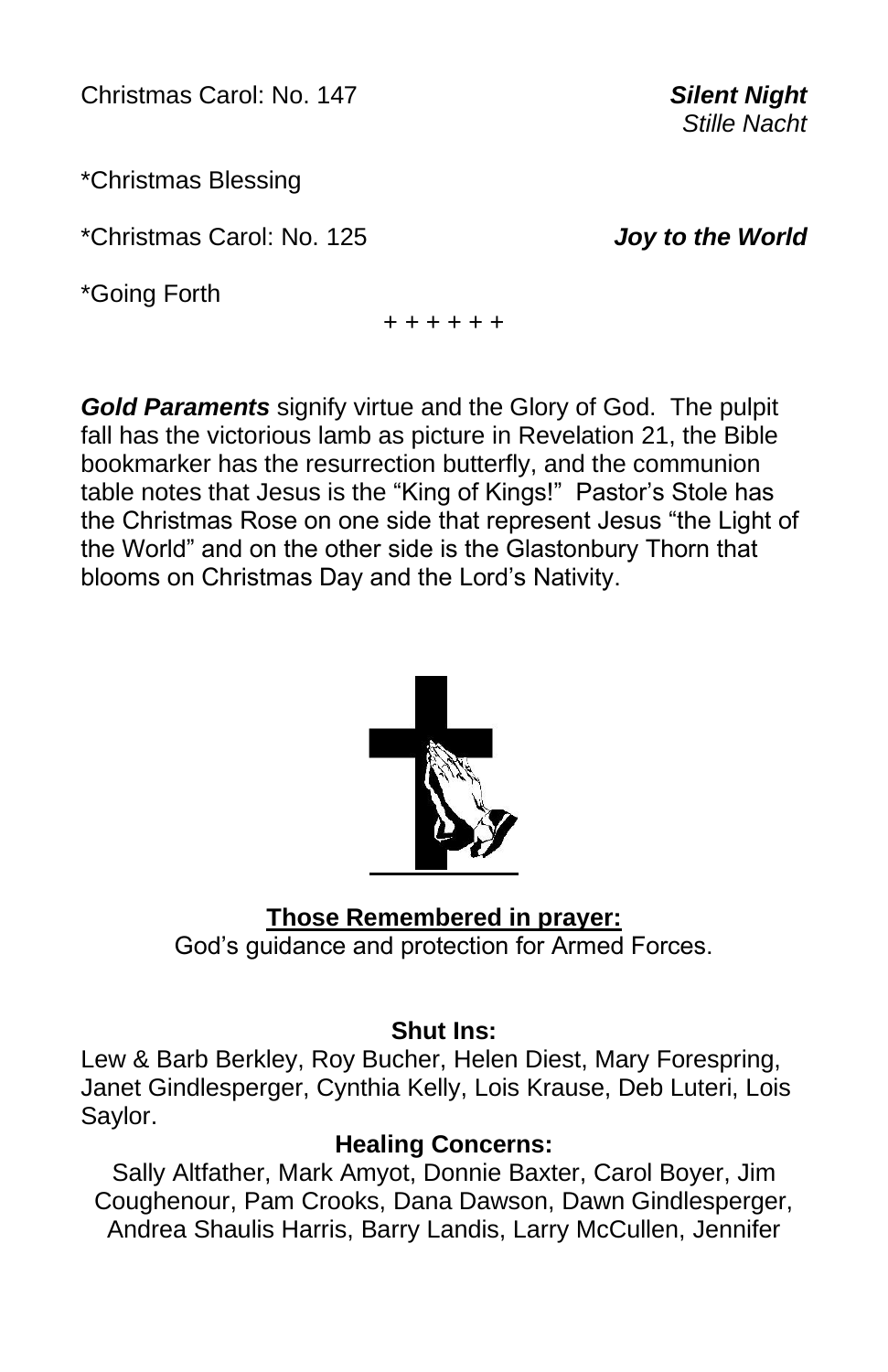Miller, Bonnie Murphy, Nancy Schrock, Avis Specht, Kelly Tharp, Robin Walker, Harry and Jane Watkins, Heather Weighley, Nancy Weighley, Karen Will, Kimberly Kay Roos Zimmerman

**Prayer Concerns:**

For the Family of Jim Suder

## *Where You May Find. . .*

**The Nursery:** *is on the lower level for children and their parent. A big screen TV is mounted in the room so that you may watch the service.*

### **At the Sanctuary Entrances. . .**

Large Print Bulletins **Example 20** Hearing Amplifiers Recycling Boxes for Bulletins *These Days –* Devotional

# **Assisting in Worship**

*Sound:* Lori Gindlesperger, Tom Croner

*Acolyte:* Cohen Clark

**Bulletin:** dedicated to the memory of her grandparents, Dan and Anna May Weighley, and her uncle, Jamie Weighley by Craig, Amanda, Knox & Tatum Stiffler

*The Whole Congregation in Ministry and Assisted by Pastor: Rev'd Dr. David A. Williams Church Secretary: Pam Bush Financial Secretary: Renee Gindlesperger Chancel Choir Director Emeritus: Linda Gallick Handbells: Jeanne Hillegas*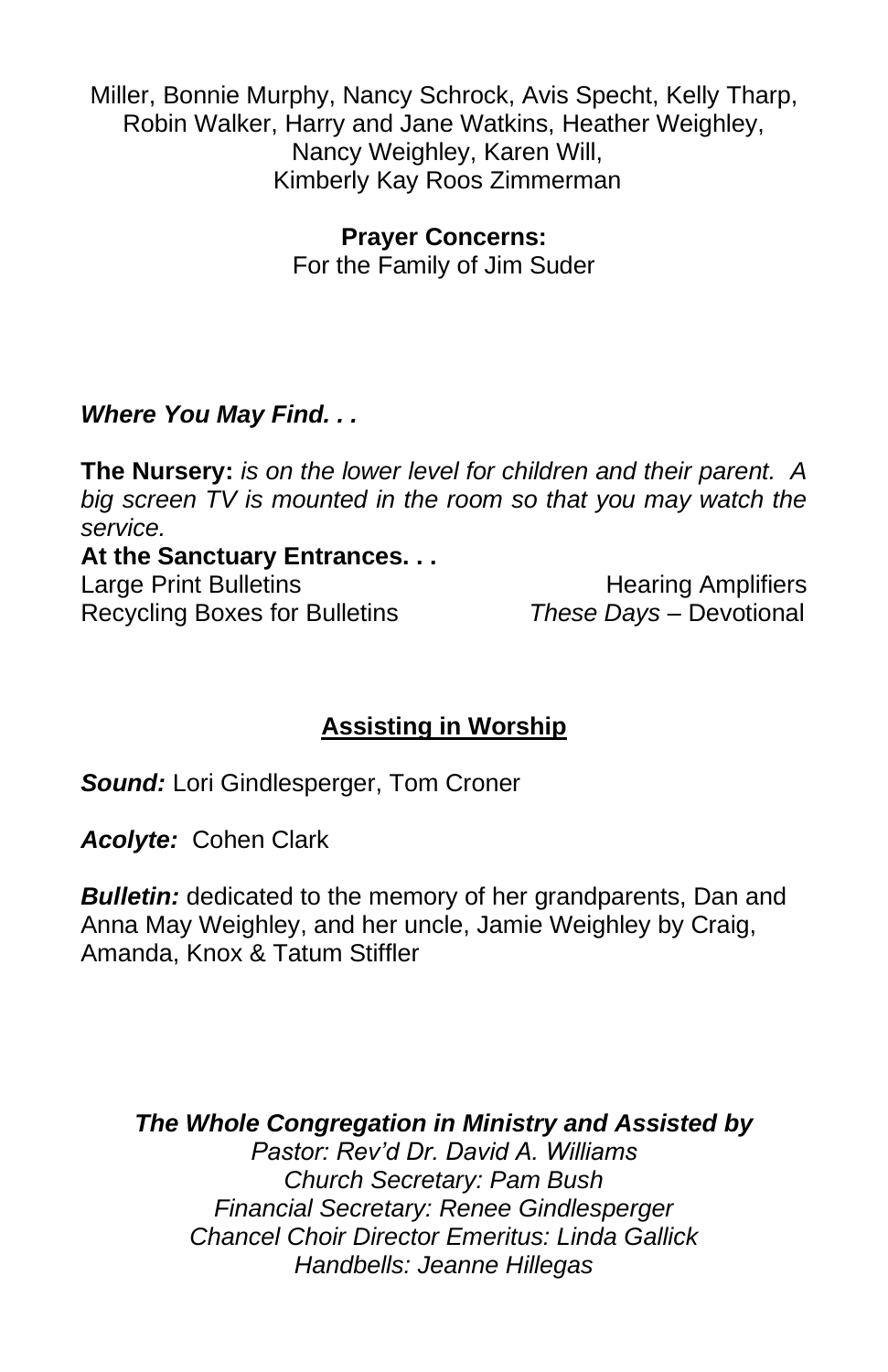*Church Office Hours – Tuesday through Thursday 9:00 a.m. to 1 p.m.* Church Office Phone: 814-267-3234 Snail Mail: PO Box 86, Berlin, PA 15530 Email: [berlinucc@yahoo.com](mailto:berlinucc@yahoo.com)

**Pastor's Contact Information Cell Phone: 814-241-3919 E-Mail: [uccvicar@gmail.com](mailto:uccvicar@gmail.com)** 603 Fletcher Street, Berlin, PA 15530

# **Poinsettias On the Altar**

In honor of Bob Chappie and Mike Chappie by Dave, Missy, Matthew & Kaitlyn Miller

In memory of Grandma Mae (Edna May Chappie) by Dave, Missy, Matthew & Kaitlyn Miller

To the Glory of God by Bob & Carol Brown

In honor of our parents / grandparents Walter and Myra Miller by Renee, Tyler & Kaitlyn Gindlesperger

In honor of our parents / grandparents Lloyd and Susan Miller by Renee, Tyler & Kaitlyn Gindlesperger

In memory of our grandparents / great grandparents Sarah Mills, Mary Miller and Pos and Ruth Gindlesperger by Renee, Tyler & Kaitlyn Gindlesperger

In honor of our family; Scott, Lauren, Andy, Melissa, Kylan and Kamden by Lori & Mark Gindlesperger

In memory of our parents, Carl and Faye Flamm, Jim and Marian Gindlesperger by Lori & Mark Gindlesperger